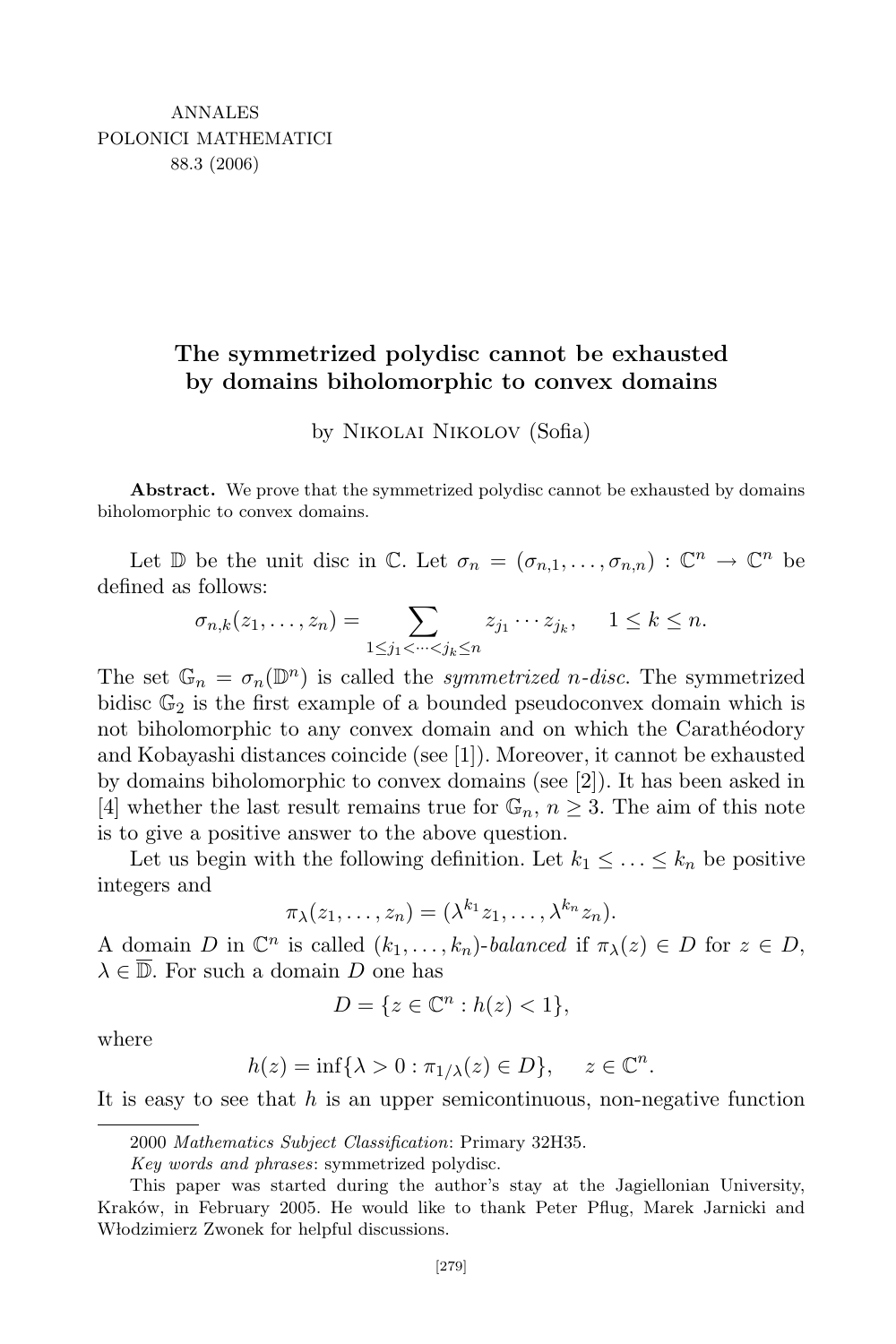on  $\mathbb{C}^n$  with

$$
h(\pi_{\lambda}(z)) = |\lambda| h(z), \quad \lambda \in \mathbb{C}, \, z \in \mathbb{C}^n.
$$

Note that the  $(1, \ldots, 1)$ -balanced domains are exactly the balanced domains in the usual sense (cf. [3]). As in the case of balanced domains one has the following

**PROPOSITION 1.** A  $(k_1, \ldots, k_n)$ -balanced domain D is pseudoconvex if and only if log h is a plurisubharmonic function.

*Proof.* It is clear that if  $\log h$  is a plurisubharmonic function, then D is a pseudoconvex domain.

To prove the converse, define  $\Phi : \mathbb{C}^n \ni (z_1, \ldots, z_n) \mapsto (z_1^{k_1}, \ldots, z_n^{k_n}) \in \mathbb{C}^n$ and set  $\widetilde{D} := \Phi^{-1}(D)$ ,  $\widetilde{h} = h \circ \Phi$ . Note that  $\widetilde{D} = \{z \in \mathbb{C}^n : \widetilde{h}(z) < 1\}$  and  $\widetilde{h}(\lambda z) = |\lambda|h(z), \lambda \in \mathbb{C}, z \in \mathbb{C}^n$ . Therefore  $\widetilde{D}$  is a pseudoconvex balanced domain whose Minkowski functional is equal to  $\tilde{h}$ . Consequently,  $\log \tilde{h}$  is a plurisubharmonic function (cf. [3]). On the other hand, one has  $h(z)$  =  $\widetilde{h}(\sqrt[k]{z_1}, \ldots, \sqrt[k]{z_n}), z \in \mathbb{C}_{*}^n$ , where the roots are arbitrarily chosen. Thus  $\log h$  is a plurisubharmonic function on  $\mathbb{C}_{*}^{n}$  and hence, by the removable singularities theorem (cf. [3]), it is plurisubharmonic on  $\mathbb{C}^n$ .

The crucial step in the proof of our main result is the following

**PROPOSITION 2.** Let D be a  $(k_1, \ldots, k_n)$ -balanced domain which can be exhausted by domains biholomorphic to convex domains. If  $2k_{m+1} > k_n$  for some m,  $0 \le m \le n-1$ , then the intersection  $D_m = D \cap \{z_1 = \cdots = z_m = 0\}$ is a convex set (we assume that  $D_m = D$  if  $m = 0$ ).

Proof. The proof is similar to that of Theorem 1 in [2].

Take two points  $a, b \in D_m$ . We may find a domain  $D' \subset D$  which is biholomorphic to a convex domain G and such that  $\lambda a, \lambda b \in D'$  for  $\lambda \in \overline{\mathbb{D}}$ . Let  $\Psi : D' \to G$  be the corresponding biholomorphic mapping. We may assume that  $\Psi(0) = 0$  and  $\Psi'(0) = id$ . If

$$
g_{ab}(\lambda) = \frac{\Psi(\pi_{\lambda}(a)) + \Psi(\pi_{\lambda}(b))}{2},
$$

then  $\Psi^{-1} \circ g_{ab}$  is a holomorphic mapping from a neighborhood of  $\overline{\mathbb{D}}$  into D. Set  $f_{ab}(\lambda) = \pi_{1/\lambda} \circ \Psi^{-1} \circ g_{ab}(\lambda)$ . We shall see later that  $f_{ab}(\lambda)$  can be extended at 0 by proving that

(1) 
$$
\lim_{\lambda \to 0} f_{ab}(\lambda) = \frac{a+b}{2}.
$$

If (1) holds, then  $h \circ f_{ab}$  is a subharmonic function by Proposition 1, and the maximum principle implies that

$$
h(f_{ab}(0)) \le \max_{|\lambda|=1} h(f_{ab}(\lambda)) < 1.
$$

Hence  $(a + b)/2 \in D_m$  if  $a, b \in D_m$ , i.e.  $D_m$  is a convex set.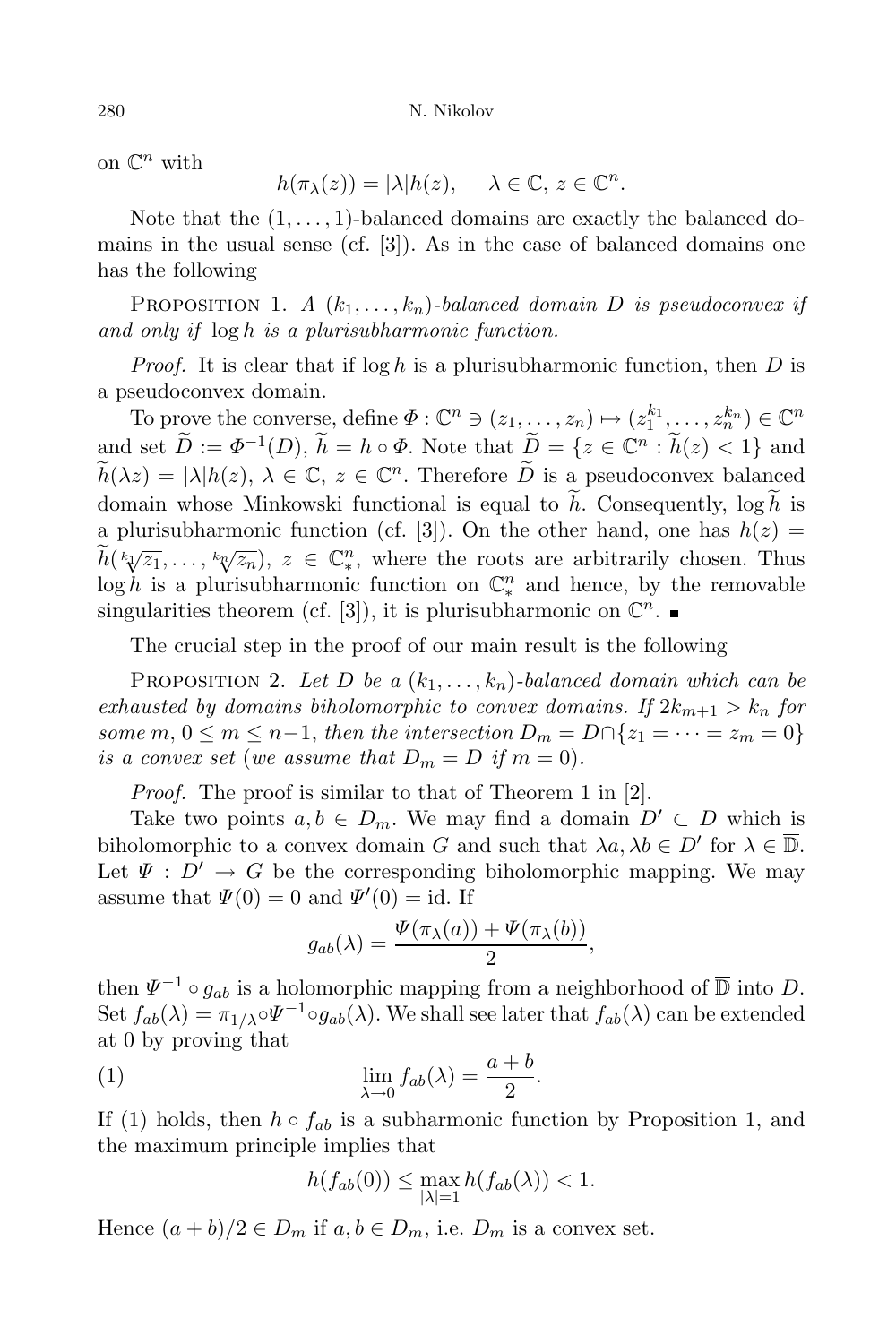To prove (1), note that  $\Psi^{-1}(0) = 0$  and  $(\Psi^{-1})'(0) = id$  imply that, for any  $j = 1, \ldots, n$ , one has

$$
\Psi_j^{-1} \circ g_{ab}(\lambda) = g_{abj}(\lambda) + O(|g_{ab}(\lambda)|^2).
$$

Since  $\Psi(0) = 0$ ,  $\Psi'(0) = id$  and  $a, b \in D_m$ , it follows that

$$
g_{abj}(\lambda) = \frac{a_j + b_j}{2} \lambda^{k_j} + O(|\lambda|^{2k_{m+1}}).
$$

Now the inequality  $2k_{m+1} > k_n$  shows that

$$
\frac{\Psi_j^{-1} \circ g_{ab}(\lambda)}{\lambda^{k_j}} = \frac{a_j + b_j}{2} + O(|\lambda|)
$$

and letting  $\lambda \to 0$  we obtain (1).

A consequence of Proposition 2 is that any balanced domain which can be exhausted by domains biholomorphic to convex domains is convex itself.

Note also that the condition  $2k_{m+1} > k_n$  is essential, as the following simple example shows. The  $(1, 2)$ -balanced domain

$$
D = \{ z \in \mathbb{C}^2 : |z_1|^2 + |z_2 + z_1^2| < 1 \}
$$

is not convex, but it is biholomorphic to the  $(1, 2)$ -balanced convex domain

$$
G = \{ z \in \mathbb{C}^2 : |z_1|^2 + |z_2| < 1 \}.
$$

Now we are ready to prove our main result. To do this, we shall apply Proposition 2 and the Cohn criterion which states that (see e.g. [5]) all the roots of a polynomial  $f(\zeta) = \sum_{j=0}^n a_j \zeta^{n-j}$ ,  $n \ge 2$ ,  $a_0 \ne 0$ , belong to  $\mathbb D$  if and only if  $|a_0| > |a_n|$  and all the roots of the polynomial

$$
f^{\star}(\zeta) = \frac{\overline{a}_0 f(\zeta) - a_n \zeta^n \overline{f}(1/\overline{\zeta})}{\zeta}
$$

belong to D.

**PROPOSITION** 3. The symmetrized n-disc  $\mathbb{G}_n$ ,  $n \geq 3$ , cannot be exhausted by domains biholomorphic to convex domains.

*Proof.* Note that  $\mathbb{G}_n$  is a  $(1,\ldots,n)$ -balanced domain. Hence, by Proposition 2, it is enough to show that if  $m = [n/2]$ , then the set  $G_n$  of points  $(a_{m+1},..., a_n) \in \mathbb{C}^{n-m}$  such that all the zeros of the polynomial  $f_n(\zeta) =$  $\zeta^{n} + \sum_{j=m+1}^{n} a_{j} \zeta^{n-j}$  belong to  $\mathbb{D}$  is not convex.

We shall first settle the cases  $n = 3$  and  $n = 4$ , and then reduce the general case to them.

The case 
$$
n = 3
$$
. For  $f_3(\zeta) = \zeta^3 + p\zeta + q$  one has  

$$
f_3^*(\zeta) = \frac{f_3(\zeta) - q\zeta^3 \bar{f}_3(1/\bar{\zeta})}{\zeta} = (1 - |q|^2)\zeta^2 - \bar{p}q\zeta + p,
$$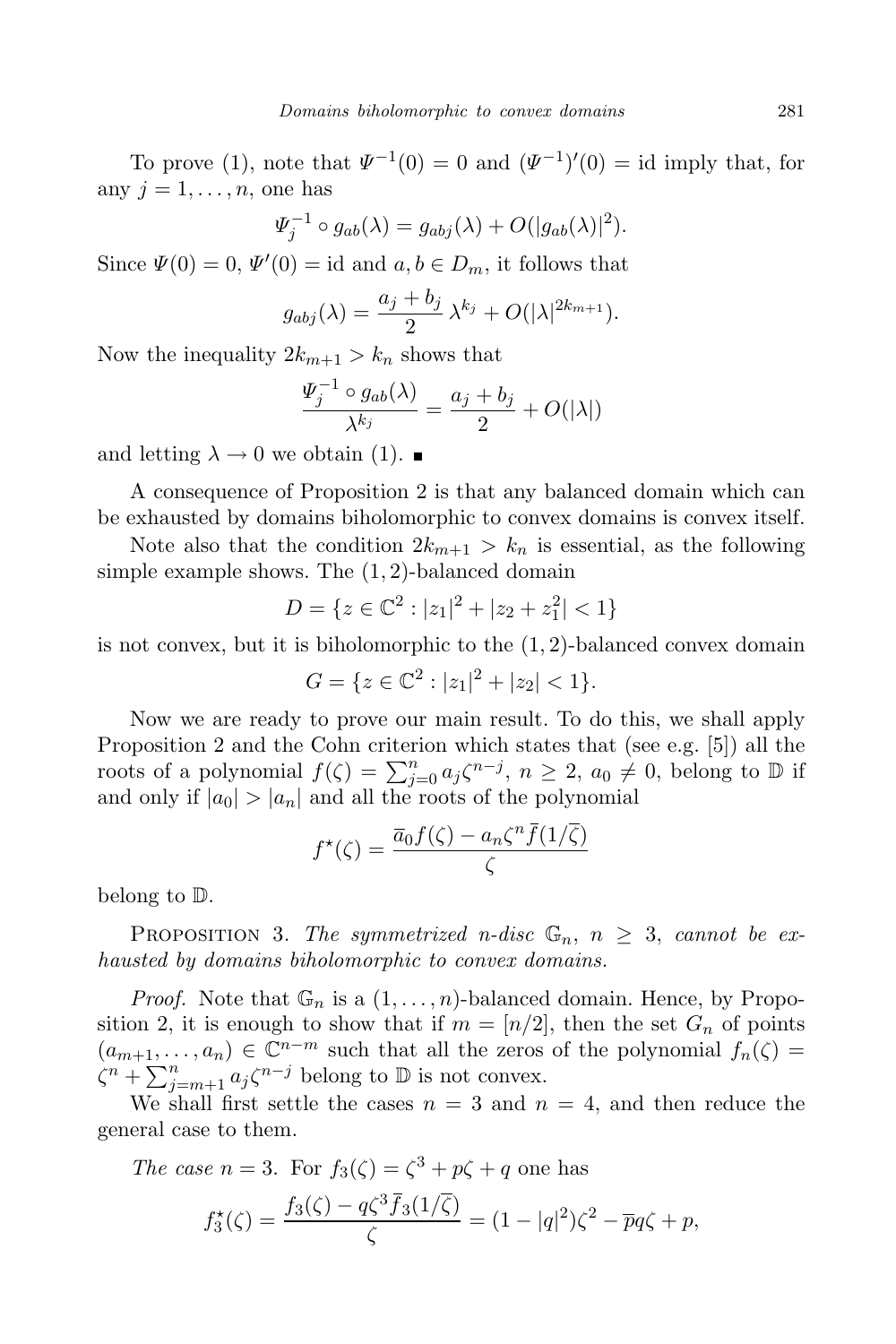282 N. Nikolov

$$
f_3^{\star\star}(\zeta) = \frac{(1 - |q|^2) f_3^{\star}(\zeta) - p\zeta^2 \overline{f_3^{\star}} (1/\overline{\zeta})}{\zeta}
$$
  
= 
$$
((1 - |q|^2)^2 - |p|^2) \zeta - \overline{p}q(1 - |q|^2) + p^2 \overline{q}.
$$

It follows from the Cohn criterion that

$$
G_3 = \{ (p,q) \in \mathbb{C}^2 : |q| < 1, \, r(p,q) < 0 \},
$$

where

$$
r(p,q) = |\overline{p}q(1-|q|^2) - p^2 \overline{q}| + |p|^2 - (1-|q|^2)^2.
$$

It is easy to see that if  $q' \in (-1,1)$  and  $p' = 1 - q'^2$ , then  $(p_1, q_1) = (q'^2, q'^2, q'^2)$  $(p'e^{2\pi i/3}, q')$  and  $(p_2, q_2) = (p'e^{\pi i/3}, q'e^{\pi i/2})$  are boundary points of D, since  $r(p', q') = 0$  and  $r(p, q') < 0$  if  $p \in (|q'| - 1, p')$ . Then for

$$
(p_0, q_0) = \left(\frac{p_1 + p_2}{2}, \frac{q_1 + q_2}{2}\right) = \left(p' \cos\frac{\pi}{6} e^{\pi i/2}, q' \cos\frac{\pi}{4} e^{\pi i/4}\right)
$$

one has

$$
|\overline{p}_0 q_0 (1 - |q_0|^2) - p_0^2 \overline{q}_0| = |p_0 q_0| (1 - |q_0|^2 + |p_0|).
$$

Therefore

$$
r(p_0, q_0) = (1 - |q_0|^2 + |p_0|)(1 + |q_0|)(|p_0| + |q_0| - 1).
$$

So  $r(p_0, q_0) > 0$  if and only if  $|p_0| + |q_0| > 1$ . For  $q' = 1/2$  it follows that

$$
|p_0| + |q_0| = \frac{3\sqrt{3} + 2\sqrt{2}}{8} > 1.
$$

Thus  $(p_0, q_0) \notin \overline{G}_3$  and hence  $G_3$  is not a convex set.

The case  $n = 4$ . Calculations similar to the previous case lead to

$$
G_4 = \{ (p,q) \in \mathbb{C}^2 : |p| + |q|^2 < 1, \, s(p,q) < 0 \},
$$

where

 $s(p,q) = (1 - |q|^2)|\overline{p}q((1 - |q|^2)^2 - |p|^2) - p^3\overline{q}^2| + |p|^4|q|^2 - ((1 - |q|^2)^2 - |p|^2)^2.$ It is easy to see that if  $q' \in [0, 1)$  and  $p' = (1 - q')\sqrt{1 + q'}$ , then  $(p_1, q_1) =$  $(p'e^{\pi i/2}, q') \in \partial D$  and  $(p_2, q_2) = (p'e^{\pi i/4}, q'e^{\pi i/3}) \in \partial D$ , since  $s(p', q') = 0$ and  $s(p', q) < 0$  if  $p \in (-p', p')$ . Then for

$$
(p_0, q_0) = \left(\frac{p_1 + q_1}{2}, \frac{p_2 + q_2}{2}\right) = \left(p' \cos{\frac{\pi}{8}} e^{3\pi i/8}, q' \cos{\frac{\pi}{6}} e^{\pi i/6}\right)
$$

one has

 $|\overline{p}_0 q_0((1-|q_0|^2)^2-|p_0|^2)-p_0^3\overline{q}_0^2|=|p_0q_0|((1-|q_0|^2)^2-|p_0|^2+|p_0|^2|q_0|).$ Therefore

$$
s(p_0, q_0) = (1 - |q_0|^2)(1 - |q_0|^2)(1 + |q_0|) - |p_0|^2)(1 + |p_0| - |q_0|^2)(|p_0| + |q_0| - 1).
$$